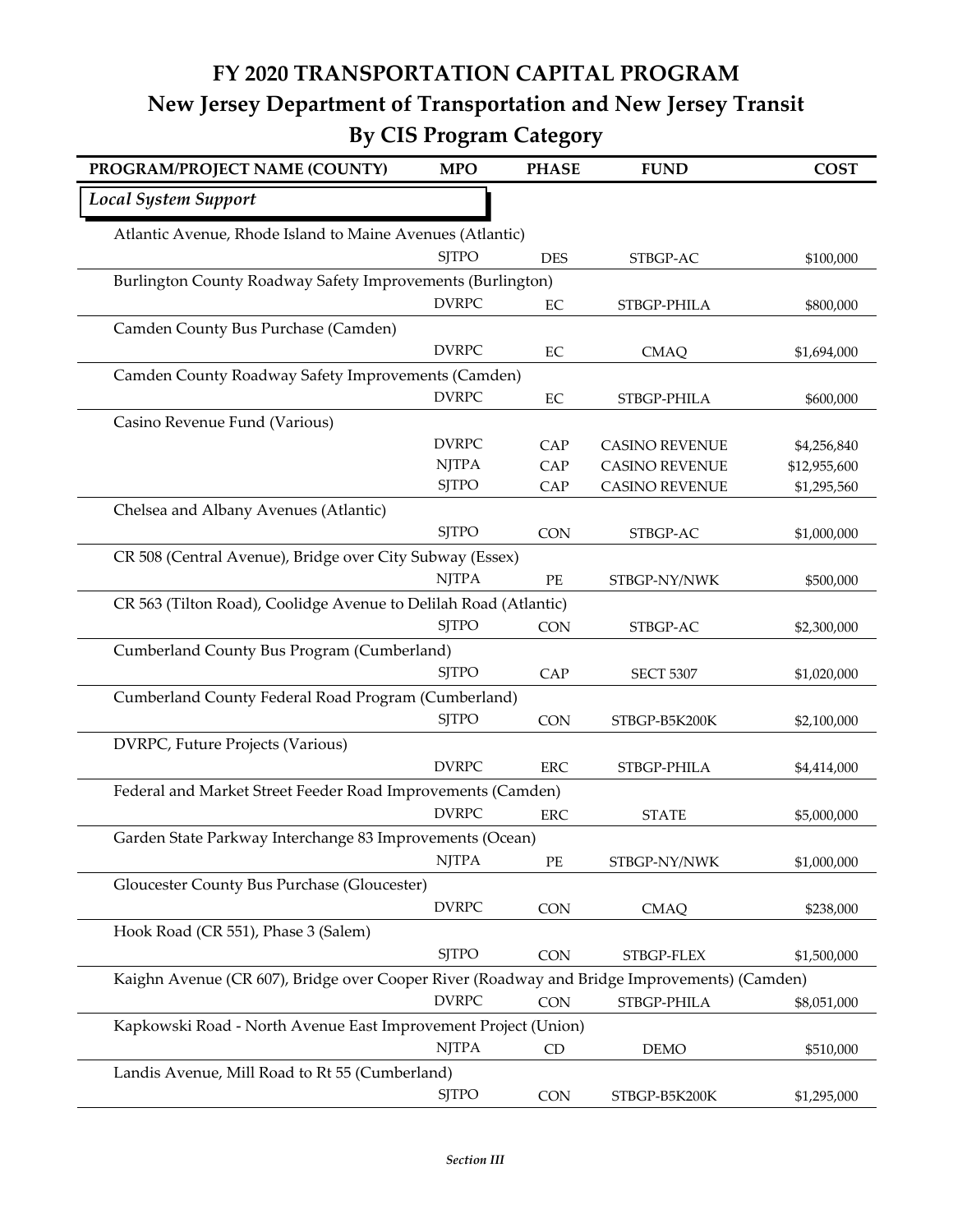| PROGRAM/PROJECT NAME (COUNTY)                                   | <b>MPO</b>                                                                          | <b>PHASE</b> | <b>FUND</b>   | <b>COST</b>   |  |
|-----------------------------------------------------------------|-------------------------------------------------------------------------------------|--------------|---------------|---------------|--|
| <b>Local System Support</b>                                     |                                                                                     |              |               |               |  |
| Landis Avenue, Phase 0, Main Road to Myrtle Street (Cumberland) |                                                                                     |              |               |               |  |
|                                                                 | <b>SITPO</b>                                                                        | <b>DES</b>   | STBGP-B5K200K | \$100,000     |  |
|                                                                 | Lincoln Ave/Chambers Street (CR 626), Bridge over Amtrak & Assunpink Creek (Mercer) |              |               |               |  |
|                                                                 | <b>DVRPC</b>                                                                        | <b>DES</b>   | STBGP-TRENTON | \$2,500,000   |  |
| Local Aid Grant Management System (Various)                     |                                                                                     |              |               |               |  |
|                                                                 | Statewide                                                                           | EC           | <b>STATE</b>  | \$200,000     |  |
| Local Aid, Infrastructure Fund (Various)                        |                                                                                     |              |               |               |  |
|                                                                 | Statewide                                                                           | <b>ERC</b>   | <b>STATE</b>  | \$7,500,000   |  |
| Local Aid, State Transportation Infrastructure Bank (Various)   |                                                                                     |              |               |               |  |
|                                                                 | Statewide                                                                           | <b>ERC</b>   | <b>STATE</b>  | \$22,600,000  |  |
| Local Bridges, Future Needs (Various)                           |                                                                                     |              |               |               |  |
|                                                                 | Statewide                                                                           | <b>ERC</b>   | <b>STATE</b>  | \$47,300,000  |  |
| Local Concept Development Support (Various)                     |                                                                                     |              |               |               |  |
|                                                                 | <b>DVRPC</b>                                                                        | PLS          | STBGP-PHILA   | \$700,000     |  |
|                                                                 | <b>NJTPA</b>                                                                        | <b>PLS</b>   | STBGP-NY/NWK  | \$2,925,000   |  |
|                                                                 | <b>SJTPO</b>                                                                        | PLS          | STBGP-B5K200K | \$275,000     |  |
| Local County Aid, DVRPC (Various)                               |                                                                                     |              |               |               |  |
|                                                                 | <b>DVRPC</b>                                                                        | <b>ERC</b>   | <b>STATE</b>  | \$32,668,917  |  |
| Local County Aid, NJTPA (Various)                               |                                                                                     |              |               |               |  |
|                                                                 | <b>NJTPA</b>                                                                        | <b>ERC</b>   | <b>STATE</b>  | \$105,502,141 |  |
| Local County Aid, SJTPO (Various)                               |                                                                                     |              |               |               |  |
|                                                                 | <b>SJTPO</b>                                                                        | <b>ERC</b>   | <b>STATE</b>  | \$23,078,942  |  |
| Local Freight Impact Fund (Various)                             |                                                                                     |              |               |               |  |
|                                                                 | Statewide                                                                           | <b>ERC</b>   | <b>STATE</b>  | \$30,100,000  |  |
| Local Municipal Aid, DVRPC (Various)                            |                                                                                     |              |               |               |  |
|                                                                 | <b>DVRPC</b>                                                                        | <b>ERC</b>   | <b>STATE</b>  | \$29,193,208  |  |
| Local Municipal Aid, NJTPA (Various)                            |                                                                                     |              |               |               |  |
|                                                                 | <b>NJTPA</b>                                                                        | <b>ERC</b>   | <b>STATE</b>  | \$108,499,116 |  |
| Local Municipal Aid, SJTPO (Various)                            |                                                                                     |              |               |               |  |
|                                                                 | <b>SJTPO</b>                                                                        | <b>ERC</b>   | <b>STATE</b>  | \$13,557,676  |  |
| Local Municipal Aid, Urban Aid (Various)                        |                                                                                     |              |               |               |  |
|                                                                 | Statewide                                                                           | <b>ERC</b>   | <b>STATE</b>  | \$10,000,000  |  |
| Local Safety/High Risk Rural Roads Program (Various)            |                                                                                     |              |               |               |  |
|                                                                 | <b>DVRPC</b>                                                                        | <b>ERC</b>   | <b>HSIP</b>   | \$1,286,000   |  |
|                                                                 | <b>NJTPA</b>                                                                        | <b>ERC</b>   | <b>HSIP</b>   | \$17,000,000  |  |
|                                                                 | <b>SJTPO</b>                                                                        | <b>ERC</b>   | <b>HSIP</b>   | \$2,000,000   |  |
| Market Street/Essex Street/Rochelle Avenue (Bergen)             |                                                                                     |              |               |               |  |
|                                                                 | <b>NJTPA</b>                                                                        | <b>DES</b>   | <b>DEMO</b>   | \$1,000,000   |  |
| Mercer County Bus Purchase (Mercer)                             |                                                                                     |              |               |               |  |
|                                                                 | <b>DVRPC</b>                                                                        | $\rm EC$     | <b>CMAQ</b>   | \$756,000     |  |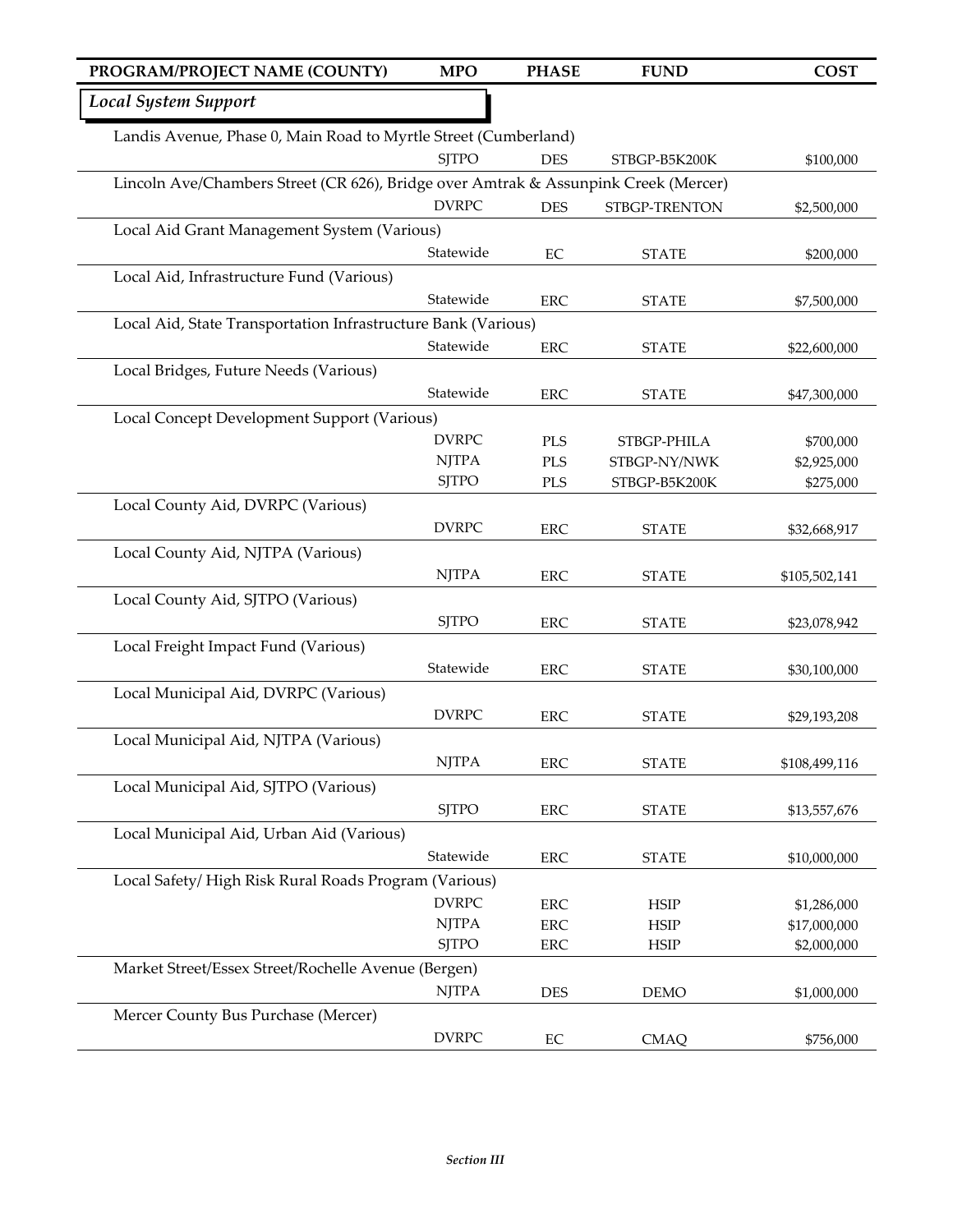| PROGRAM/PROJECT NAME (COUNTY)                                                        | <b>MPO</b>   | <b>PHASE</b> | <b>FUND</b>      | <b>COST</b>  |
|--------------------------------------------------------------------------------------|--------------|--------------|------------------|--------------|
| <b>Local System Support</b>                                                          |              |              |                  |              |
| Metropolitan Planning (Various)                                                      |              |              |                  |              |
|                                                                                      | <b>DVRPC</b> | <b>PLS</b>   | PL               | \$2,538,000  |
|                                                                                      | <b>DVRPC</b> | <b>PLS</b>   | PL-FTA           | \$700,000    |
|                                                                                      | <b>DVRPC</b> | PLS          | STBGP-PHILA      | \$1,850,000  |
|                                                                                      | <b>NJTPA</b> | <b>PLS</b>   | PL               | \$9,890,000  |
|                                                                                      | <b>NJTPA</b> | <b>PLS</b>   | PL-FTA           | \$3,172,706  |
|                                                                                      | <b>NJTPA</b> | PLS          | STBGP-NY/NWK     | \$8,000,000  |
|                                                                                      | <b>SJTPO</b> | PLS          | PL               | \$1,069,000  |
|                                                                                      | <b>SJTPO</b> | PLS          | PL-FTA           | \$462,477    |
|                                                                                      | <b>SJTPO</b> | PLS          | STBGP-AC         | \$265,000    |
| Monmouth County Bridges W7, W8, W9 over Glimmer Glass and Debbie's Creek (Monmouth)  |              |              |                  |              |
|                                                                                      | <b>NJTPA</b> | <b>DES</b>   | STBGP-NY/NWK     | \$4,000,000  |
| Newark Broad Street Traffic Signal Optimization (Essex)                              |              |              |                  |              |
|                                                                                      | <b>NJTPA</b> | <b>CON</b>   | DEMO-R           | \$1,678,000  |
| NJTPA, Future Projects (Various)                                                     |              |              |                  |              |
|                                                                                      | <b>NJTPA</b> | <b>ERC</b>   | STBGP-NY/NWK     | \$29,075,000 |
| Openaki Road Bridge (Morris)                                                         |              |              |                  |              |
|                                                                                      | <b>NJTPA</b> | <b>DES</b>   | STBGP-NY/NWK     | \$1,000,000  |
| Pacific Avenue (CR 621), Fish Dock Road to Rambler Road (Cape May)                   |              |              |                  |              |
|                                                                                      | <b>SJTPO</b> | <b>CON</b>   | STBGP-B5K200K    | \$2,148,000  |
| Parkway Avenue (CR 634), Scotch Road (CR 611) to Route 31 (Pennington Road) (Mercer) |              |              |                  |              |
|                                                                                      | <b>DVRPC</b> | PE           | <b>HSIP</b>      | \$1,613,000  |
|                                                                                      |              |              |                  |              |
| Rumson Road over the Shrewsbury River, CR 520 (Monmouth)                             | <b>NJTPA</b> |              |                  |              |
|                                                                                      |              | <b>CON</b>   | STBGP-NY/NWK     | \$36,000,000 |
| Section 5310 Program (Various)                                                       |              |              |                  |              |
|                                                                                      | <b>DVRPC</b> | CAP          | <b>SECT 5310</b> | \$1,679,000  |
|                                                                                      | <b>DVRPC</b> | CAP          | <b>STATE</b>     | \$345,000    |
|                                                                                      | <b>NJTPA</b> | CAP          | <b>SECT 5310</b> | \$5,110,000  |
|                                                                                      | <b>NJTPA</b> | CAP          | <b>STATE</b>     | \$1,050,000  |
|                                                                                      | <b>SJTPO</b> | CAP          | <b>SECT 5310</b> | \$511,000    |
|                                                                                      | <b>SJTPO</b> | CAP          | <b>STATE</b>     | \$105,000    |
| Section 5311 Program (Various)                                                       |              |              |                  |              |
|                                                                                      | <b>DVRPC</b> | CAP          | <b>MATCH</b>     | \$437,000    |
|                                                                                      | <b>DVRPC</b> | CAP          | <b>SECT 5311</b> | \$989,000    |
|                                                                                      | <b>DVRPC</b> | CAP          | <b>STATE</b>     | \$23,000     |
|                                                                                      | <b>NJTPA</b> | CAP          | <b>MATCH</b>     | \$1,330,000  |
|                                                                                      | <b>NJTPA</b> | CAP          | <b>SECT 5311</b> | \$3,010,000  |
|                                                                                      | <b>NJTPA</b> | CAP          | <b>STATE</b>     | \$70,000     |
|                                                                                      | <b>SJTPO</b> | CAP          | <b>MATCH</b>     | \$133,000    |
|                                                                                      | <b>SJTPO</b> | CAP          | <b>SECT 5311</b> | \$301,000    |
|                                                                                      | <b>SJTPO</b> | CAP          | <b>STATE</b>     | \$7,000      |
| SJTPO, Future Projects (Various)                                                     |              |              |                  |              |
|                                                                                      | <b>SJTPO</b> | $\rm EC$     | STBGP-AC         | \$446,000    |